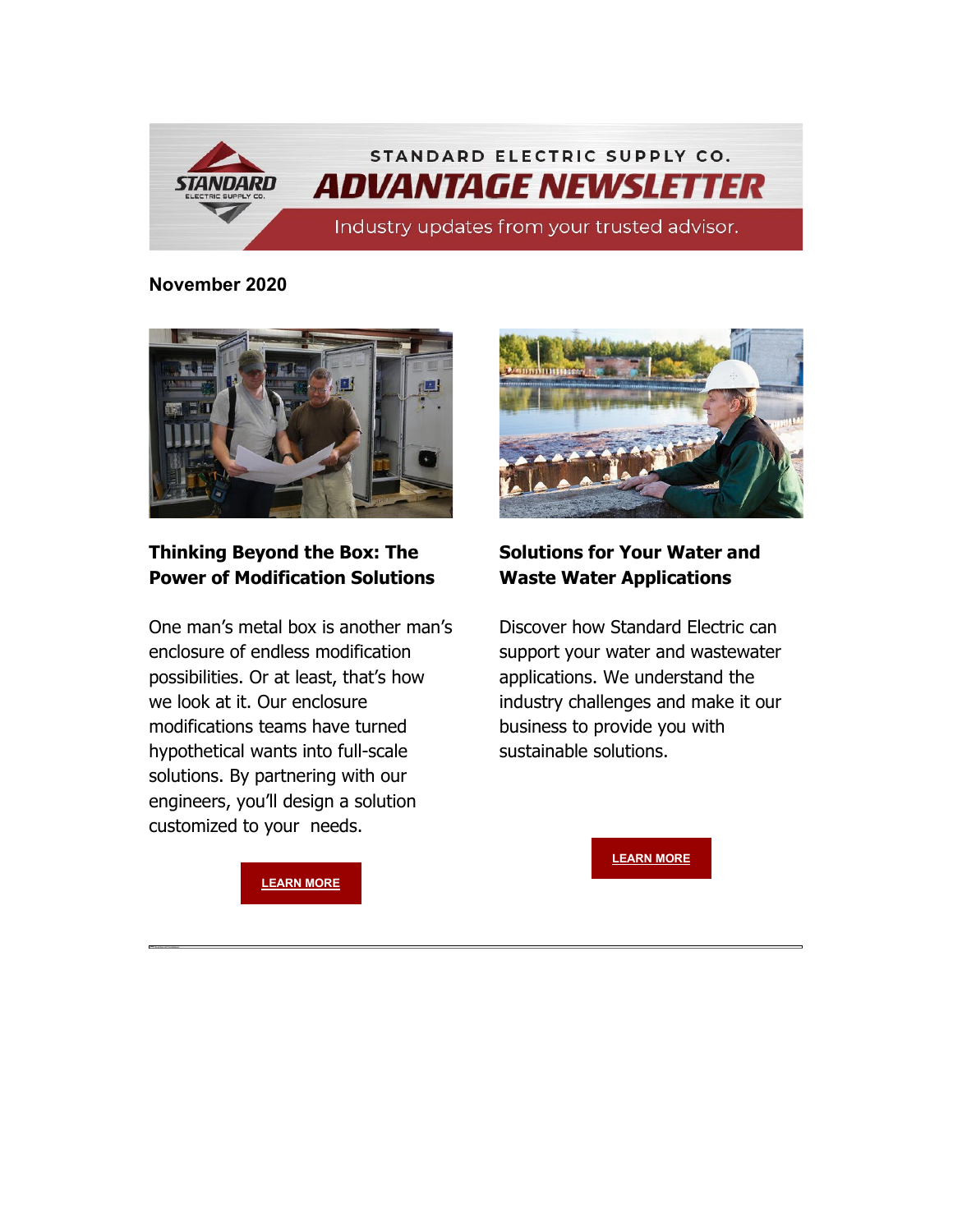



# **The Future of Equipment: TeSys GV Motor Protection**

TeSys GV Motor Protection series is the result of 90 years of motor circuit breaker engineering and innovation from Schneider Electric, the global specialist in energy management and automation.

**[Continue Reading...](https://nam04.safelinks.protection.outlook.com/?url=https%3A%2F%2Finfo.standardelectricsupply.com%2Fe2t%2Ftc%2FVVnL5T9bc0s-W14c7tv5TvjdwW1zSvF_4jM4VRM9V8jp5nxG7V3Zsc37CgQpWW2zg_wB2mKB2KN1W6c8vcPtzFW1QxpTK6hlwbVVJg9sh7p2sLZW33lPtV4f_fDyW84Vhy44cs43yW7gN0vJ98Y5RfW8-sKDh6GDbMlW3K1dC72V43MJVQWKYv31wHP0W967NyK3ZRdkhW54dT3n8VZ-pPVqXJnK8R5wGTW2XjVw47SW94PN7P0dfnT0TBVW2q74Xd1Zw-V9W3NZsQR76tt7DVH9R331-4slDW1P1wQ33yxn_qVnvBZY38PyFfW5Mv63x1xYfsfW4Q7cXW6B0crKW7B06Q922dxSMF6ScNhKV_XhW8ndrQz5-6xXYW5-sf3G2SR8VLN7Mgh_pXHx9vN5XtkPNmnH_YW64ZT8P5qsYS1M4G1jRgXyZlW2ccLW82z_S7jW37pRHl8R1R7f3gZr1&data=04%7C01%7Cdgebelein%40standardelectricsupply.com%7C169e1d432b184817739808d88fbaeb49%7C4b02a9df33c0464e84121b8c3bcfec3c%7C0%7C0%7C637417380260012206%7CUnknown%7CTWFpbGZsb3d8eyJWIjoiMC4wLjAwMDAiLCJQIjoiV2luMzIiLCJBTiI6Ik1haWwiLCJXVCI6Mn0%3D%7C1000&sdata=AxHGnnmwWDWx5j4iBM9o%2FF28gJ9RkQb0Eh9CTtFAxUk%3D&reserved=0)**



**Reducing Cost and Streamlining Workflows with HellermanTyton's Rachet P-Clamps**

HellermanTyton's Ratchet P-Clamp is an innovative wire bundling solution that more than meets those requirements. The Ratchet P-Clamp enables users to reduce parts and inventory costs. **[Continue Reading...](https://nam04.safelinks.protection.outlook.com/?url=https%3A%2F%2Finfo.standardelectricsupply.com%2Fe2t%2Ftc%2FVVnL5T9bc0s-W14c7tv5TvjdwW1zSvF_4jM4VRM9V8lt3p_b1V1-WJV7CgQL7W1nFC651JS2dtN2f30cv5THXWW8d9pgX6FMTNBW12RP0f2jc3MQW4RvDNv5nK9ktN1VtkktSzh3lN6KFF6cL2GwdW8-F7kc82ldSrW8dRjPn63ncFKW6wPh9b4Sm8nwN8pM4VCGxMkVW54qbPY1RywbcW2xqj-n1HSygFN5Zl91qxZYjBW6N4XQh79sLxBW8Jq0x27WGwyDN4p77hRD6zTHW5jNJDD4tjKL_W8tXw6W2hPw2RW60_drZ5c-0K8W9kQfMC7C01dSW4_SzbJ7tvhdsW27FNVw3glXWrW2xm_fC3xcbyXW8nHB-m4qCZVyW1FTPQ12Qs9xRVjpKqR1BRCC6W2K9gsz3KmdWPW71f0wx6YKn0MW5htd202fQDj637C41&data=04%7C01%7Cdgebelein%40standardelectricsupply.com%7C169e1d432b184817739808d88fbaeb49%7C4b02a9df33c0464e84121b8c3bcfec3c%7C0%7C0%7C637417380260022154%7CUnknown%7CTWFpbGZsb3d8eyJWIjoiMC4wLjAwMDAiLCJQIjoiV2luMzIiLCJBTiI6Ik1haWwiLCJXVCI6Mn0%3D%7C1000&sdata=W6ZFtC1sLxKUK1ByrqBDTIkc7L7IwZF7LUAQsuxcqrI%3D&reserved=0)**



## **The HPS Centurion® R Reactor is Meeting the Needs of Demanding AC Drive Applications**

The new HPS Centurion® R reactor provides a unique blend of improved performance and reliability while reducing the product footprint. **[Continue Reading...](https://nam04.safelinks.protection.outlook.com/?url=https%3A%2F%2Finfo.standardelectricsupply.com%2Fe2t%2Ftc%2FVVnL5T9bc0s-W14c7tv5TvjdwW1zSvF_4jM4VRM9V8lt3p_b1V1-WJV7CgGDKF28gyv4KQCQW352b6Q3hdW3vW3FzpCr7SdDnTN4crG12BBMbsW6N1hds7190b1W9jDbRm3qMxQHW5ZcDY12Vy-j5W8dPrqx1zTPXjW4SYTsk8s6YV7W47QwHk2p-75kW3XhXhs8TZ8KnW5pcJhB4HvMX8W8rjn0x4FY_xKN2Z_Prcy92t9W40BBjW71J6mqW8lKNWl6BZ2r5W5mtTzM4SJk82W64qB2b3S2nV2W3VvgkH53yQSWW4dtJm58bvwkSN4YtG8wG8TYyW9jqyD14hTlX5W9bRDtf16BnLHW7__wcm82S0GnW8WfPQs4YPFf6N5Y4d7T831cDW5CfjV_3Zv8XjVrdzC68mcS9FVbVj8m51BHqZW8mdV6417G0Y23fsW1&data=04%7C01%7Cdgebelein%40standardelectricsupply.com%7C169e1d432b184817739808d88fbaeb49%7C4b02a9df33c0464e84121b8c3bcfec3c%7C0%7C0%7C637417380260032110%7CUnknown%7CTWFpbGZsb3d8eyJWIjoiMC4wLjAwMDAiLCJQIjoiV2luMzIiLCJBTiI6Ik1haWwiLCJXVCI6Mn0%3D%7C1000&sdata=%2BjjiECC8qTJk81QNMff2jPKJabOHDf0JvnR0oP%2BZta0%3D&reserved=0)**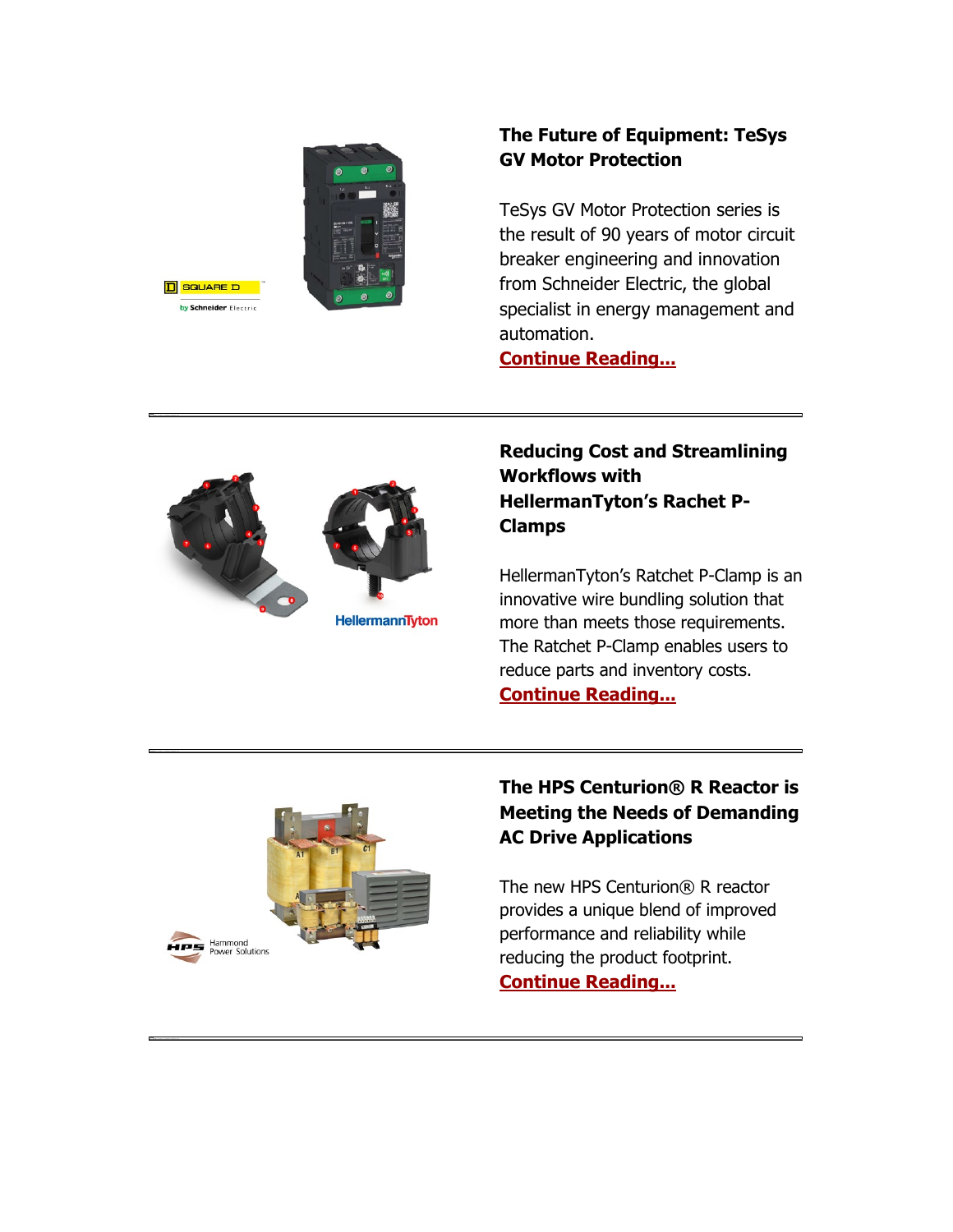

#### **Finding the Right High-Speed Fuses for Your Application with Littelfuse**

The POWR-SPEED® series of highspeed fuses is engineered to safeguard sensitive semiconductor devices, which require superior overcurrent protection. **[Continue Reading...](https://nam04.safelinks.protection.outlook.com/?url=https%3A%2F%2Finfo.standardelectricsupply.com%2Fe2t%2Ftc%2FVVnL5T9bc0s-W14c7tv5TvjdwW1zSvF_4jM4VRM9V8lt3p_b1V1-WJV7CgZX1W7rR0fD6kHS79W8QZC7F6h541ZW510TjL5-j67YW8kVrhR4q61QyW5kMyMv73qf9KW4Rjggj7vg4p-W4DnrT48CPbXWW5DR3hV7y1CSWW2vV5c23rpqcrW2-XPsq7Rbz17W3RMPnP3qYdFtW6vJDrm6sn0JmW4thZ_f5LJHMPW7N4zhG6Bt5GTV_qW3-1xkjCrW2_mhtf7_fYdkW816XTH7Dg6_pW7lNS0f8WDX5NVc_DSl632n-_W1ZS07-7ScLdlW6tvJFm5j5dwxN22LscBgVRKPW8S4PdD4fBDn0W4SZvlD4gSCdsW2Yn15s9bzJr_W7td21Q6X7r7lW56x9Ng2pvwL-W7WMTVc1wKQ6qW6hlPSX25RgyzVhJ0888dhG3Q3m5_1&data=04%7C01%7Cdgebelein%40standardelectricsupply.com%7C169e1d432b184817739808d88fbaeb49%7C4b02a9df33c0464e84121b8c3bcfec3c%7C0%7C0%7C637417380260042067%7CUnknown%7CTWFpbGZsb3d8eyJWIjoiMC4wLjAwMDAiLCJQIjoiV2luMzIiLCJBTiI6Ik1haWwiLCJXVCI6Mn0%3D%7C1000&sdata=UIfmdq6Lxss9iJNhbxx0oVfzAkc6fM%2FLQF%2Fo18XfmoY%3D&reserved=0)**



**SIEMENS** 

#### **SITOP PSU6200 - All Around Power Supply for a Wide Range of Applications**

Experience the start of a new chapter in the world of standard power supplies with the SITOP PSU6200 allaround power supply. **[Continue Reading...](https://nam04.safelinks.protection.outlook.com/?url=https%3A%2F%2Finfo.standardelectricsupply.com%2Fe2t%2Ftc%2FVVnL5T9bc0s-W14c7tv5TvjdwW1zSvF_4jM4VRM9V8lt3p_b1V1-WJV7CgFYDW1Q36Bc8vz_ZlW2pJpPb3lh9w0W7L335j8sNg9fW8TdlNf8PMmvzW1xC-Tf9fHZPDW7nN-JP8LFvlRW99y3rg50s3ZsW9fP6J46ZMVZXW4x1wx36glx2nW4z2NBc7d5mlsW8BP9XH353xPmW6b9ZmM70L3g7W66SkFD8l5SChW7r96pm9jgG72N8lxJqPWrXF-W56Y33K86BMVcVnbpBP2zV7J2W6J70sP2gtWBRW3sVG9P6rxg9BW5NJG5y6YxFH6W38yJWk1RhB_fVLs2C47R_GHTV5g1fm5g_B-FW6fFPXj9cz-knW9cxMqh5mtVPsW8QfYDs649qndW6nHncQ1SNfZPW7T6WjH4vfdS1W3D35rs2hy4RpW1zbKvR5gZR3x364_1&data=04%7C01%7Cdgebelein%40standardelectricsupply.com%7C169e1d432b184817739808d88fbaeb49%7C4b02a9df33c0464e84121b8c3bcfec3c%7C0%7C0%7C637417380260042067%7CUnknown%7CTWFpbGZsb3d8eyJWIjoiMC4wLjAwMDAiLCJQIjoiV2luMzIiLCJBTiI6Ik1haWwiLCJXVCI6Mn0%3D%7C1000&sdata=p%2By8s2ncYO3axqiSz4CorCR4t1C1yyXnKrwi2ceJFLo%3D&reserved=0)**



What is your role? I am an Applications Specialist What do you specialize in? I specialize in Siemens Automation, Motion Control,

Networking, and HMI.



[LEARN MORE ABOUT DOUG HIETPAS](https://nam04.safelinks.protection.outlook.com/?url=https%3A%2F%2Finfo.standardelectricsupply.com%2Fe2t%2Ftc%2FVVnL5T9bc0s-W14c7tv5TvjdwW1zSvF_4jM4VRM9V8lt3p_b1V1-WJV7CgKYGW2kpQh6146DrmW2bHXW_24Fb3jW64QD5w2ZyxflW1m6nwQ6JGkxnW8ksRTF97b1YxW4zS5D69gzBd9N1hzpsyGSLcRW5j5SN94BSzfqW8r7VC46T24yvW5mzwc-4j9ZB_W6_YsKr8xCHXMVzmhXZ1y2LhDW2XykhD2QjgV1W8B23753W0DJWW1gl5LZ2d1ksnSH0s32ftzwW1z9qWy92t-68N3kSvbRfgrrTW3_5d_t4QzvsZVBlvdh1Y29v4VgMGfB49GrKKW6f2NHX8zYmpgW5hrMgl4TcvzmW92JnYR4R02mDW6thMjw7Y9v0QW6WhYpH241bjZW781nKK513CknW5r2MBy4hR0sjW2BGnKN8PgHk7W7bwxL67DTPBJ2wY1&data=04%7C01%7Cdgebelein%40standardelectricsupply.com%7C169e1d432b184817739808d88fbaeb49%7C4b02a9df33c0464e84121b8c3bcfec3c%7C0%7C0%7C637417380260052025%7CUnknown%7CTWFpbGZsb3d8eyJWIjoiMC4wLjAwMDAiLCJQIjoiV2luMzIiLCJBTiI6Ik1haWwiLCJXVCI6Mn0%3D%7C1000&sdata=ORUa8mfxTT2zQfBr04w%2FefmHHe5X3p1fKyByPhHfuhY%3D&reserved=0) 

**Hot Products: Check out the industry's latest!**